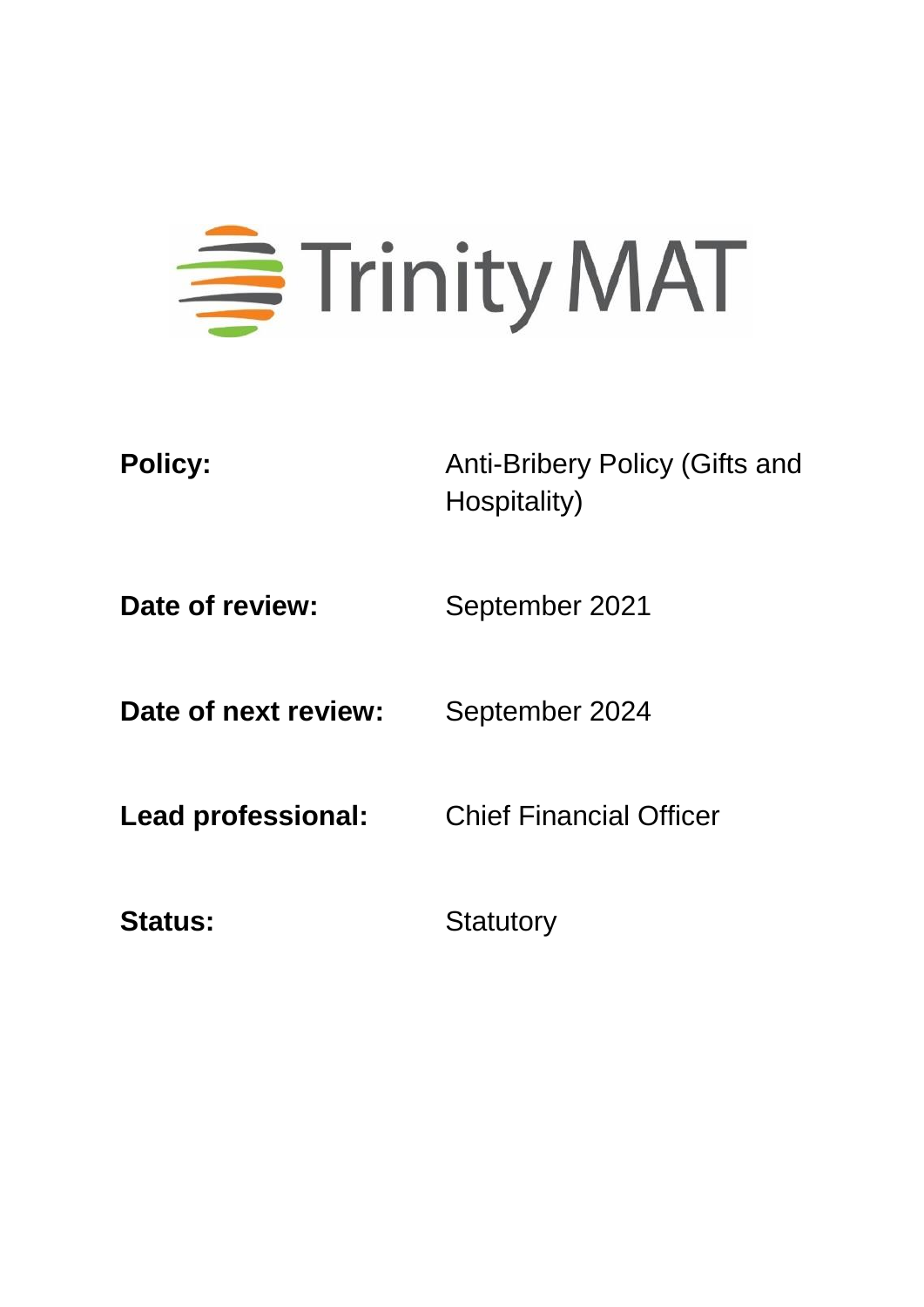# **1. Introduction**

- 1.1 Trinity Multi Academy Trust (Trinity MAT) is committed to the values of integrity and accountability. All Members, Directors, Local Governors and staff should conduct themselves with impartiality and honesty at all times. Staff should maintain high standards of propriety and professionalism.
- 1.2 The guiding principles are:
	- The conduct of individuals should not create suspicion of any conflict between their official duty and their private interest.
	- The action of individuals acting in an official capacity should not give the impression to any member of the public, to any organisation with whom they deal or to their colleagues that they have been (or may have been) influenced by a benefit to show favour or disfavour to any person or organisation.

# **2. Application**

- 2.1 This policy applies to Members, Directors, Local Governors and members of staff.
- 2.2 For the purposes of this document, 'staff' applies to all staff and Governors. Procedures apply to gifts from students and their families as well as from potential and current suppliers.

# **3. Statement of Policy**

- 3.1 Hospitality received from or the giving of hospitality to a third party is generally not acceptable. The exception to this general principle is where there is a genuine need for the development of legitimate and ethically sound business relationships and the hospitality offered will genuinely assist the development of this.
- 3.2 Even then, only modest hospitality is acceptable **AND** the following procedures must be complied with at all times. Any gift or hospitality over the value of £50 needs to be declared. Failure to do so can result in disciplinary action and possibly termination of employment, or role.

#### **4. Meaning of words:**

- 4.1 For the purpose of this policy:
	- "**Hospitality**" means any form of gift, entertainment, personal reward or favour or anything of value.
	- "**Modest**" means nature, scale, low cost and moderate frequency and level complying with all other company policies.
	- "**Trivial**" means a very small low value item such as a calendar, pen, a small box of chocolates or a very small promotional item.

#### **5. Acceptance of Gifts**

- 5.1 Staff should not accept gifts or rewards from any organisation or individual with whom they have contact in the course of their work as an inducement either for doing something or not doing something in their official capacity. Particular care should be taken about any gift from a person or organisation which has, or is hoping to have, a contract with the trust.
- 5.2 Gifts of a trivial or inexpensive nature may be accepted (e.g. diaries, calendars), but more substantial or expensive offerings should be declined.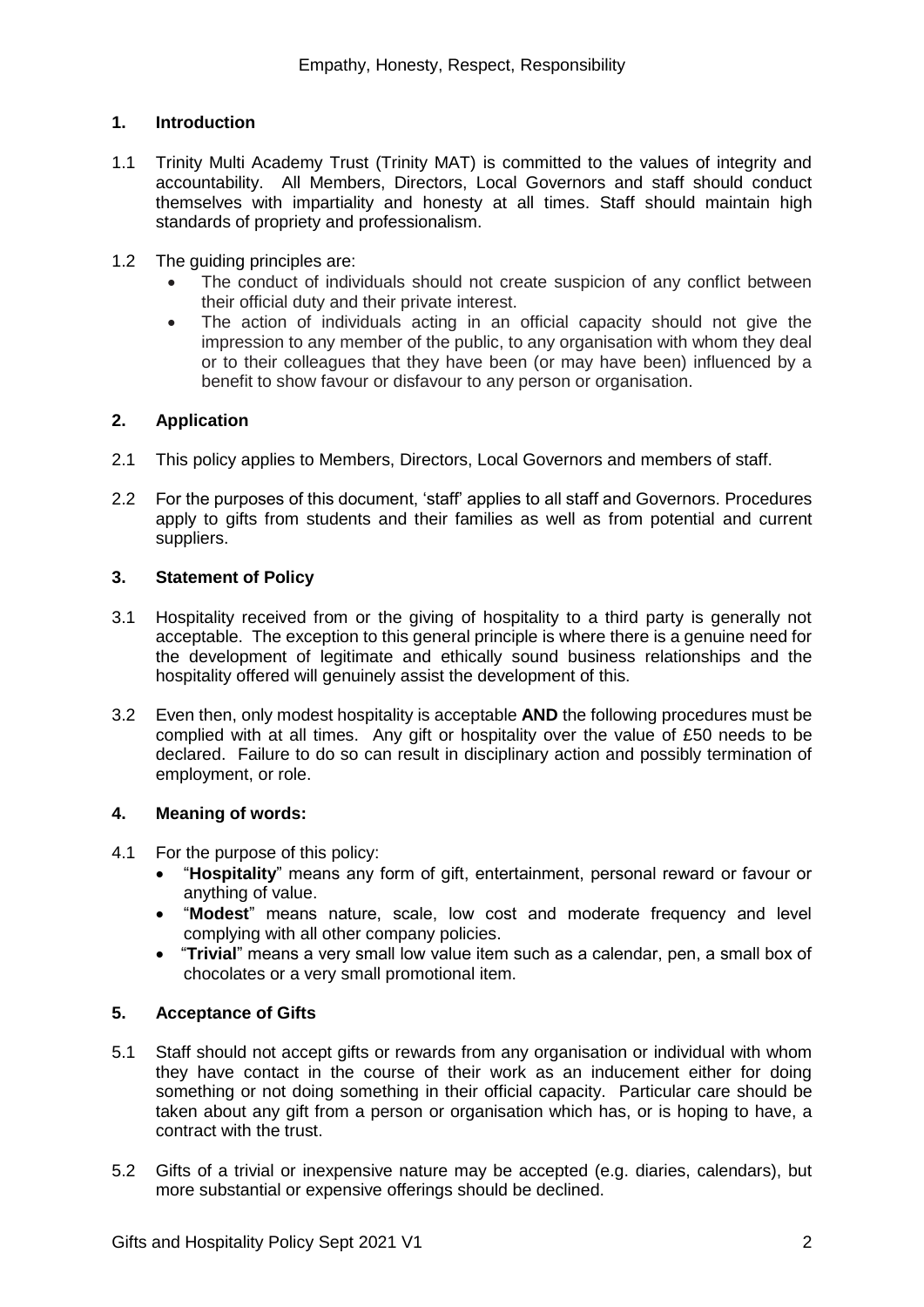- 5.3 Gifts are deemed to include:
	- Goods provided for personal or other private use.
	- Personal services.
	- Loans of equipment, vehicles etc. for personal use.
	- The provision of goods/services at preferential cost for personal or other private use.
- 5.4 If unsolicited gifts of a substantial nature arrive from contractors they should be returned with a polite explanation that the trust's policies do not allow their acceptance.

#### **6. Acceptance of Hospitality**

- 6.1 Hospitality can take a variety of forms, some of which staff may accept, some of which should be declined. Staff may be offered hospitality as a normal business practice in a way that is directly linked to their role. Examples of this kind of hospitality include the offer of refreshments at business meetings or the offer of lunch or dinner at the end of an official engagement. This kind of conventional hospitality may be accepted.
- 6.2 Staff may also be offered other forms of hospitality which are not related to their role and are not linked to trust/academy business. This might include substantial offers of social functions, travel or accommodation, offers of tickets and invitations to sporting, cultural or social events. These forms of hospitality should be declined.
- 6.3 If any member of staff is in doubt about whether it is appropriate to accept any offer of hospitality, the advice of the Principal should be sought, who may also seek the advice of the Group Finance Manager or Chief Financial Officer. Staff must never canvas or seek gifts or hospitality.

# **7. Declaring the acceptance of a gift**

- 7.1 Members, Directors, Local Governors and staff must record being offered or accepting any gifts by completing a Declaration of Gifts and Hospitality (Annex A). The declaration should be approved by the Principal of each academy for staff and Chair of the respective group for Members, Directors or the Local Governing Bodies.
- 7.2 The Chief Financial Officer will maintain the Register for Gifts and Hospitality (Annex B).

#### **8. Failure to comply**

- 8.1 In all instances, where there is a reasonable belief that there has been a failure to declare, the Chair/Principal or delegated individual (HR Manager or Group Finance Manager/Chief Financial Officer) will conduct a formal investigation of the situation. Employees may be subject to disciplinary procedures to pursue potential matters of misconduct.
- 8.2 It is a criminal offence for an employee of the trust to corruptly accept any inducement or reward for doing, promising or refraining from doing anything in the course of their employment, or corruptly showing favour or disfavour, in the handling of contracts. In acting corruptly the employee would demonstrate their intention to purposefully act with a lack of probity and with a disregard for the implications of their actions for the trust or one of its academies.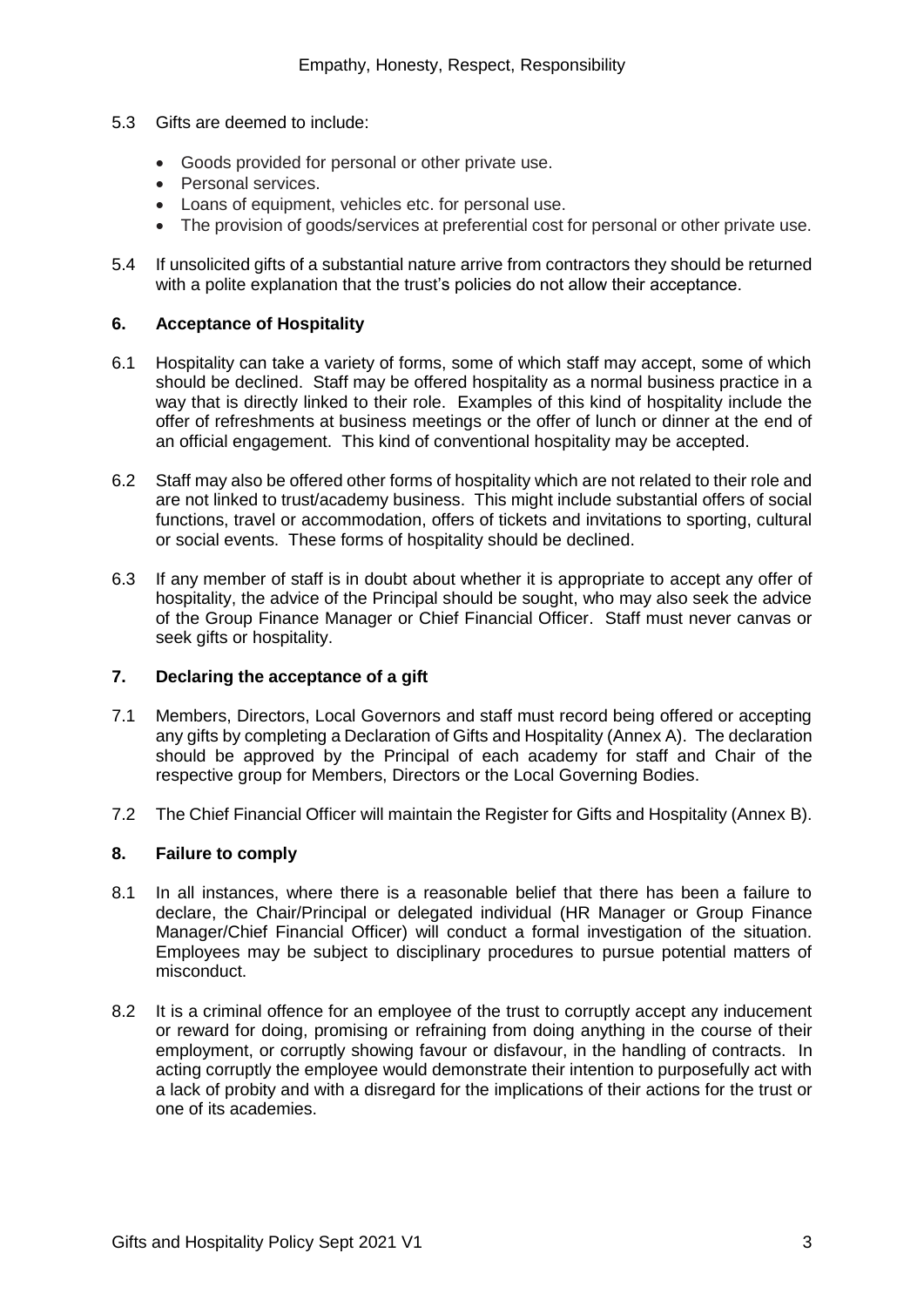#### **9. The Bribery Act 2010**

- 9.1 UK anti-bribery law has recently undergone a significant change with the introduction of The Bribery Act 2010, which came into effect in July 2011. The Act applies to all businesses and organisations no matter what their size in terms of numbers of offices or employees. Although most trusts/academies/schools would not expect to have to review their business practices in light of the legislation, The Bribery Act 2010 creates offences which can impact as heavily on trusts/academies/schools as they can other businesses.
- 9.2 Four new offences created by the Bribery Act are:
	- Offering, promising or giving a bribe.
	- Requesting, agreeing to receive or accepting a bribe.
	- Bribing a foreign public official to obtain or retain business.
	- Failing to prevent bribery by not having in place "Adequate Procedures".
- 9.3 Certain activities, even local practices, may constitute offences under The Bribery Act 2010. Examples are of a catering supplier offering the trust/an academy a financial incentive for the renewal of a catering contract, or parents offering a contribution to the academy if their child is given favourable treatment in any instance (e.g. a student leader).

If in doubt staff should apply the following 'tests':-

- Is the 'favour or benefit' payable to an individual?
- Is this individual authorised to receive such benefit?
- Is the individual the decision maker or in a position to influence decisions?
- Is it an incentive for that individual to act improperly or breach a duty of good faith and impartiality?
- It is transparent?
- Is it part of the contract?
- Will it result in obtaining an 'unfair' business advantage?
- Do you feel comfortable with it?
- Could you justify it if challenged (in a court of law, for instance)?
- For further information follow the link below: [https://assets.publishing.service.gov.uk/government/uploads/system/uploads/attachm](https://assets.publishing.service.gov.uk/government/uploads/system/uploads/attachment_data/file/832012/bribery-act-2010-quick-start-guide.pdf) ent\_data/file/832012/bribery-act-2010-quick-start-quide.pdf

| Date adopted by Directors    | September 2021                 |
|------------------------------|--------------------------------|
| Date for full implementation | September 2021                 |
| Date for review              | September 2024                 |
| <b>Lead Professional</b>     | <b>Chief Financial Officer</b> |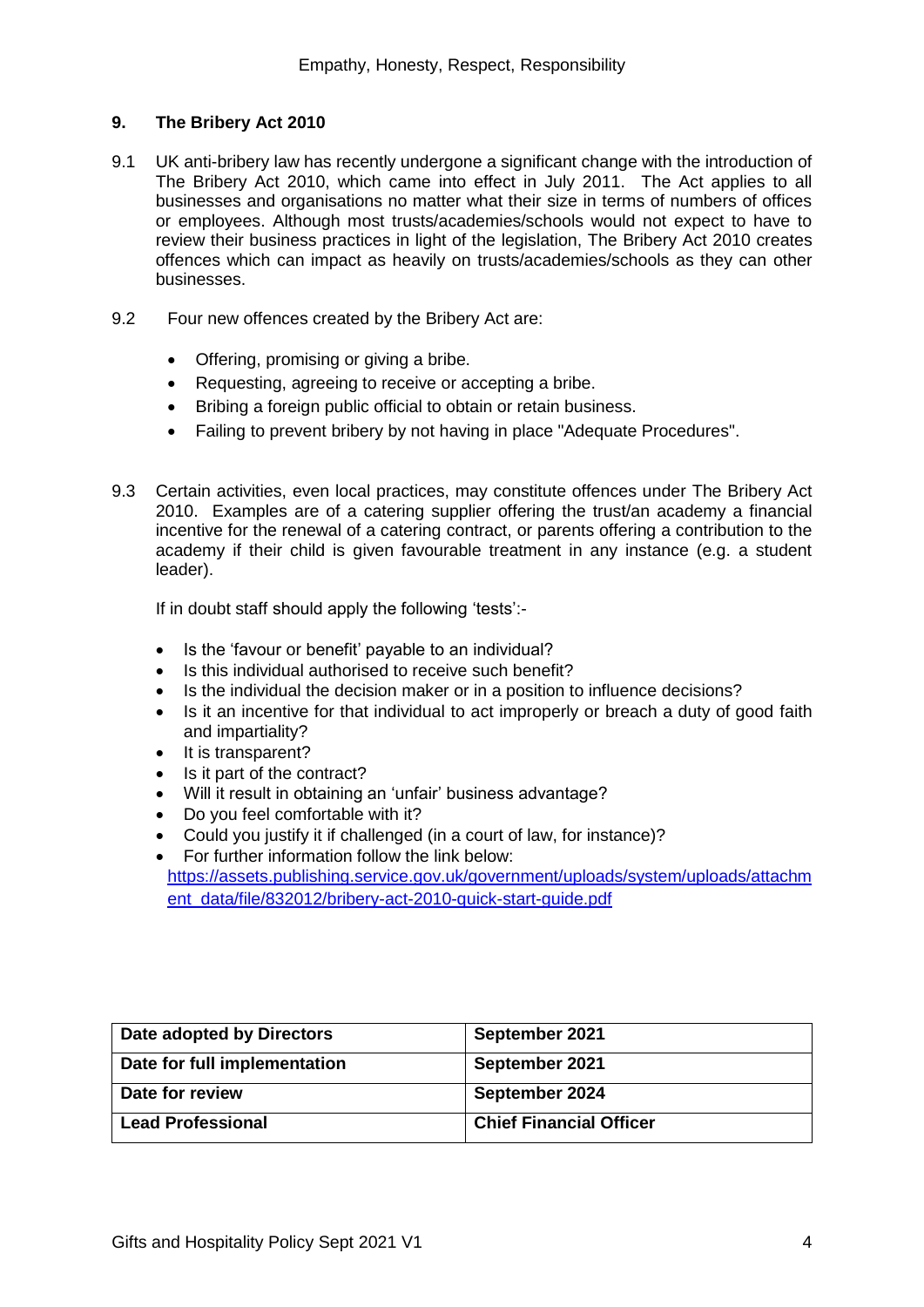# **Annex A**



#### **Declaration of Gifts or Hospitality**

*Please indicate by ticking box A or B whether you have been offered and declined or have accepted a gift or hospitality*

| Name:                                                              |                                                              |                        |  |  |
|--------------------------------------------------------------------|--------------------------------------------------------------|------------------------|--|--|
| Position:                                                          |                                                              |                        |  |  |
| $\forall$                                                          | I have been offered a gift/hospitality which I have declined |                        |  |  |
| B<br>I have been offered a gift/hospitality which I have accepted. |                                                              |                        |  |  |
| Declaration<br>details                                             |                                                              |                        |  |  |
| Name of external organisation                                      | Nature of interest/gift/                                     | <b>Estimated Value</b> |  |  |
| and their relationship with the<br>academy                         | hospitality                                                  | if applicable          |  |  |
|                                                                    |                                                              |                        |  |  |
|                                                                    |                                                              |                        |  |  |
|                                                                    |                                                              |                        |  |  |

| Signed (Recipient) |  |
|--------------------|--|
|--------------------|--|

| ◡<br>--- |  |
|----------|--|
|          |  |

Name (Capitals) \_\_\_\_\_\_\_\_\_\_\_\_\_\_\_\_\_\_\_\_\_\_\_\_

Signed (Chief Financial Officer/Group Finance Manager/Principal) \_\_\_\_\_\_\_\_\_\_\_\_\_\_\_\_\_\_\_\_\_\_ Date \_\_\_\_\_\_\_\_\_\_\_\_\_\_

Name (Capitals) \_\_\_\_\_\_\_\_\_\_\_\_\_\_\_\_\_\_\_\_\_\_\_\_

|                             | Completed forms should be sent to the Chief Financial Officer to enter in the Register. |
|-----------------------------|-----------------------------------------------------------------------------------------|
| Entered in Register   Date: | Reference:                                                                              |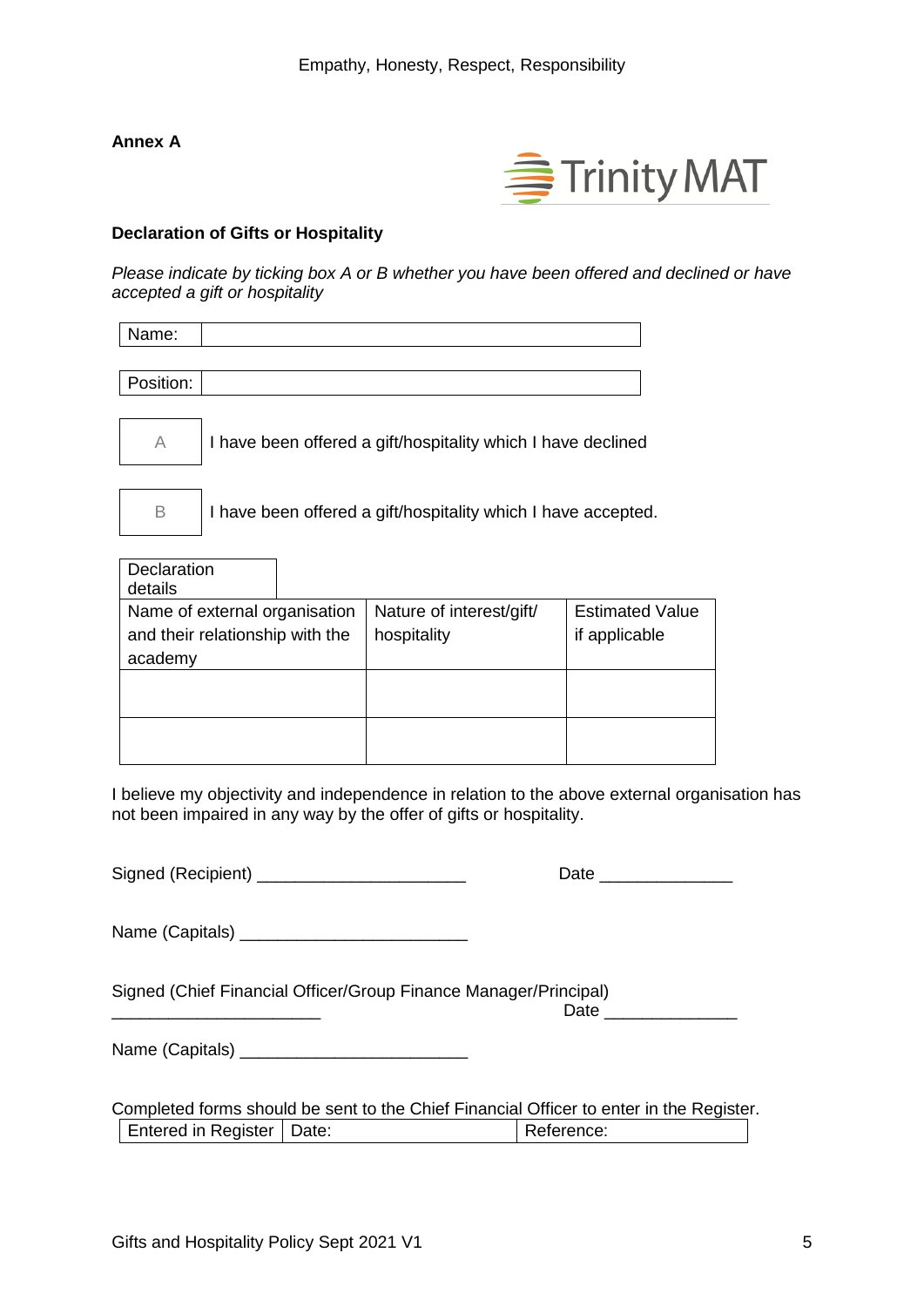

# **Annex B**

# **Declaration of Gifts and Hospitality Register**

| Date of | Name of Trustee,      | Estimated | Nature of      |                                 | Declaration |
|---------|-----------------------|-----------|----------------|---------------------------------|-------------|
| entry   | Governor or member of | Value £   | interest/gift/ | Supplier of<br>gift/hospitality | Form        |
|         | staff                 |           | hospitality    |                                 | Reference   |
|         |                       |           |                |                                 |             |
|         |                       |           |                |                                 |             |
|         |                       |           |                |                                 |             |
|         |                       |           |                |                                 |             |
|         |                       |           |                |                                 |             |
|         |                       |           |                |                                 |             |
|         |                       |           |                |                                 |             |
|         |                       |           |                |                                 |             |
|         |                       |           |                |                                 |             |
|         |                       |           |                |                                 |             |
|         |                       |           |                |                                 |             |
|         |                       |           |                |                                 |             |
|         |                       |           |                |                                 |             |
|         |                       |           |                |                                 |             |
|         |                       |           |                |                                 |             |
|         |                       |           |                |                                 |             |
|         |                       |           |                |                                 |             |
|         |                       |           |                |                                 |             |
|         |                       |           |                |                                 |             |
|         |                       |           |                |                                 |             |
|         |                       |           |                |                                 |             |
|         |                       |           |                |                                 |             |
|         |                       |           |                |                                 |             |
|         |                       |           |                |                                 |             |
|         |                       |           |                |                                 |             |
|         |                       |           |                |                                 |             |
|         |                       |           |                |                                 |             |
|         |                       |           |                |                                 |             |
|         |                       |           |                |                                 |             |
|         |                       |           |                |                                 |             |
|         |                       |           |                |                                 |             |
|         |                       |           |                |                                 |             |
|         |                       |           |                |                                 |             |
|         |                       |           |                |                                 |             |
|         |                       |           |                |                                 |             |
|         |                       |           |                |                                 |             |
|         |                       |           |                |                                 |             |
|         |                       |           |                |                                 |             |
|         |                       |           |                |                                 |             |